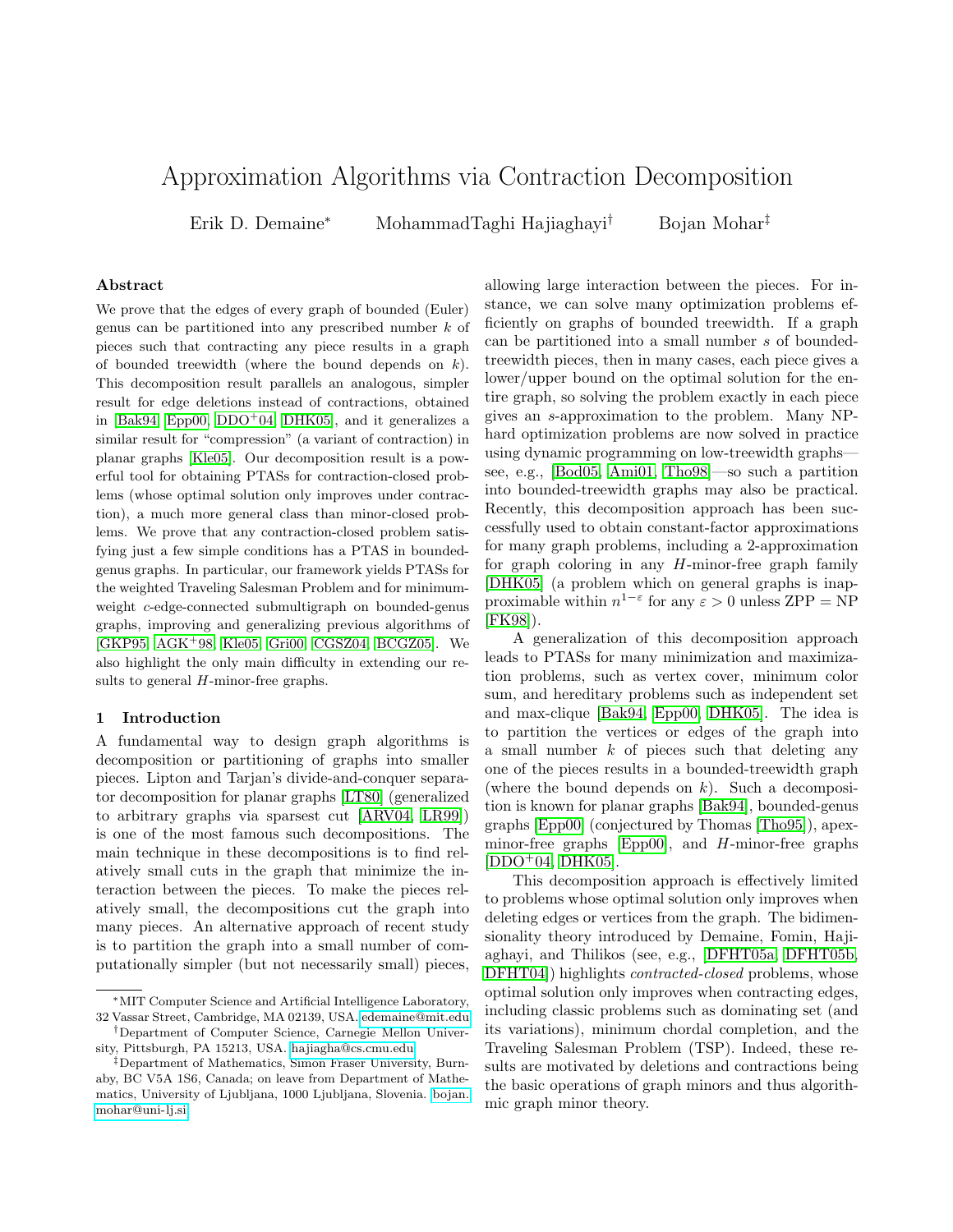Motivated by the applications to approximation algorithms for contraction-closed problems, as well as basic questions in structural graph minor theory, we find a new kind of decomposition problem: can the edges of a graph be partitioned into a small number  $k$  of pieces such that contracting any one of the pieces results in a bounded-treewidth graph (where the bound depends on  $k$ ? Recently, Klein [\[Kle05,](#page-8-3) [Kle06\]](#page-8-12) proved such a result for planar graphs with a variation of contraction called compression (deletion in the dual graph). However, no such decomposition result is known for more general graphs.

In this paper, we prove such a contraction decomposition result for bounded-genus graphs, paralleling the edge-deletion decompositions of  $[Ep00, DDO<sup>+</sup>04,$  $[Ep00, DDO<sup>+</sup>04,$  $[Ep00, DDO<sup>+</sup>04,$ [DHK05\]](#page-8-2). Our construction is much more difficult than what was required for the edge-deletion decomposition, using advanced techniques from topological graph theory for graphs on bounded-genus surfaces [\[BMR96,](#page-8-13) [MT01,](#page-9-4) [Moh01\]](#page-9-5). In particular, the type of "surgery" that we apply to the surface is quite different from the simpler surgery performed in previous algorithmic papers on this topic; see, e.g., [\[DHT06,](#page-8-14) [DFHT05b,](#page-8-10) [FT04\]](#page-8-15). Indeed, even the planar case requires significant new insights, and is completely different from the deletion case.

Our result gives a general approach for developing approximation algorithms on bounded-genus graphs for many graph problems that are closed under contractions. For example, we obtain a PTAS for weighted TSP in bounded-genus graphs, improving on the quasipolynomial-time approximation scheme (QPTAS) for this problem (and solving an open problem) by Grigni [\[Gri00\]](#page-8-5). Indeed, TSP is a classic problem that has served as a testbed for almost every new algorithmic idea over the past 50 years, and it has been considered extensively in planar graphs and its generalizations, starting with a PTAS for unweighted planar graphs [\[GKP95\]](#page-8-4) and a PTAS for weighted planar graphs [\[AGK](#page-7-1)<sup>+</sup>98] (recently improved to linear time [\[Kle05\]](#page-8-3)). Our result can also be viewed as a generalization of these results. Furthermore, we obtain a PTAS for minimumweight  $c$ -edge-connected submultigraph<sup>[1](#page-1-0)</sup> in boundedgenus graphs, for any constant  $c \geq 2$ , which generalizes and improves previous algorithms for  $c = 2$  on planar graphs [\[BCGZ05,](#page-7-2) [CGSZ04\]](#page-8-6). We also extend our results in Section [4](#page-6-0) toward general  $H$ -minor-free graphs, where significant additional difficulties arise, and we show how to solve all but one.

<span id="page-1-0"></span><sup>1</sup>This problem allows using multiple copies of an edge in the input graph—hence submultigraph—but the solution must pay for every copy.

Bounded-genus graphs have been studied exten-sively in the algorithms community; see, e.g., [\[CM05,](#page-8-16) [DFHT05b,](#page-8-10) [DHT06,](#page-8-14) [DFT06,](#page-8-17) [FT04,](#page-8-15) [GHT84,](#page-8-18) [Kel06,](#page-8-19) [Moh99\]](#page-9-6). One attraction of this graph class is that it includes every graph, using a sufficiently large bound on the genus.

1.1 Our Results. First we state our decomposition result, whose proof is deferred to Section [3.](#page-3-0) See Section [2](#page-2-0) for relevant definitions.

<span id="page-1-1"></span>THEOREM 1.1. For a fixed genus  $g$ , and any integer  $k \geq 2$  and for every graph G of Euler genus at most g, the edges of G can be partitioned into k sets such that contracting any one of the sets results in a graph of treewidth at most  $O(g^2k)$ . Furthermore, such a partition can be found in  $O(g^{5/2}n^{3/2}\log n)$  time.

The following theorem describes a general family of PTASs for minimization problems on edge-weighted graphs. We include the proof to illustrate the power of Theorem [1.1.](#page-1-1) Define the *weight*  $w(G)$  of a graph G with given edge weights to be the total weight of the edges of G. A minimization problem is closed under contractions if the optimal solution value after any edge contraction in  $G$  is at most the optimum solution value for G.

<span id="page-1-2"></span>THEOREM 1.2. Consider a minimization problem P on weighted graphs that is closed under contractions, solvable in polynomial time on graphs of bounded treewidth, and satisfying the following properties:

- 1. There is a polynomial-time algorithm that, given a bounded-genus graph G and constant  $\delta > 0$ ,  $computes$  a bounded-genus graph  $G'$  such that  $\mathrm{OPT}(G') \geq \alpha \cdot w(G')$ , for some constant  $\alpha > 0$ (possibly depending on  $\delta$ ), and any c-approximate solution to G' can be converted into a  $(1 + \delta)$ capproximate solution to G in polynomial time. (G' is called a  $(\delta, \alpha)$ -spanner of G.)
- 2. There is a polynomial-time algorithm that, given a subset S of edges of a graph G, and given an optimal solution for  $G/S$ , constructs a solution for G of value at most  $\text{OPT}(G/S) + \beta w(S)$  for some constant  $\beta > 0$ .

Then, for any fixed genus g and any  $0 < \varepsilon \leq 1$ , there is a polynomial-time  $(1 + \varepsilon)$ -approximation algorithm for problem P in graphs of genus at most g.

*Proof.* We apply Property 1 to obtain a  $(\delta, \beta)$ spanner  $G'$  of  $G$ , which also has bounded genus. Then we apply Theorem [1.1,](#page-1-1) with a value of  $k$  to be determined later, to obtain a partition of the edges of  $G'$  into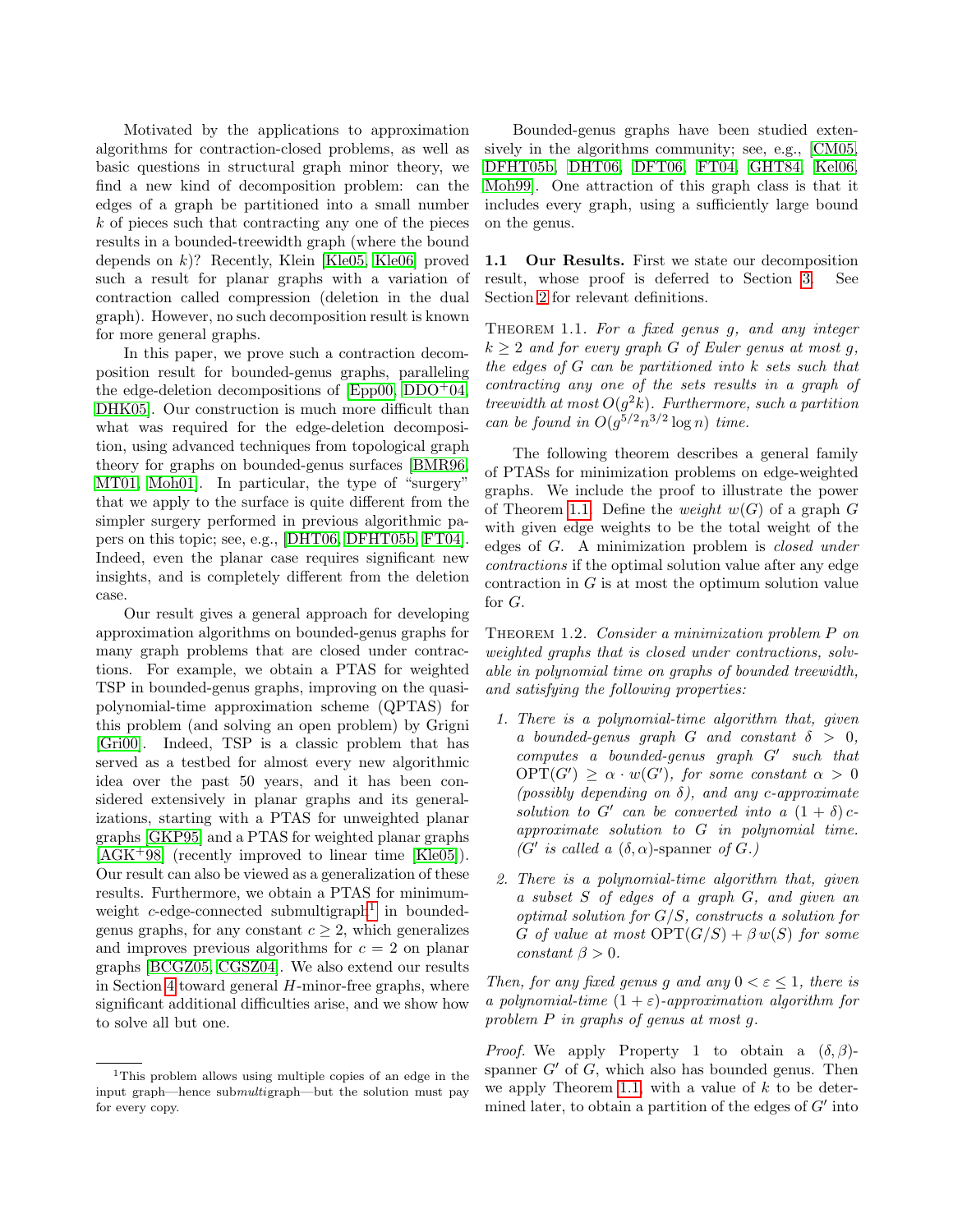sets  $S_1, S_2, \ldots, S_k$ . For some i,  $S_i$  has weight  $w(S_i) \leq$  $\frac{1}{k} w(G')$ . The contracted graph  $G'/S_i$  has bounded treewidth and thus we can compute an optimal solution  $OPT(G'/S_i)$  in polynomial time. We apply Property 2 with  $S = S_i$  to obtain a solution for G' whose value is at most  $\text{OPT}(G'/S_i) + \beta w(S_i)$ . Because P is closed under contractions,  $\text{OPT}(G'/S_i) \leq \text{OPT}(G')$ . Also,  $w(S_i) \leq$  $\frac{1}{k} w(G') \leq \frac{1}{\alpha k} \text{OPT}(G')$ . Hence, our solution for  $G'$  has value at most  $\left(1+\frac{\beta}{\alpha k}\right)$  OPT $(G')$ . By the spanner construction, we can convert this solution into a solution for G with value at most  $(1+\delta)\left(1+\frac{\beta}{\alpha k}\right)$  OPT(G). For any  $\delta > 0$ , we can choose k so that  $1 + \frac{\beta}{\alpha k} \leq 1 + \delta$ , giving us a solution for G with value at most  $(1 + \delta)^2$  OPT $(G)$ . Setting  $\delta = \sqrt{1+\epsilon} - 1$  gives us a  $(1+\epsilon)$ -approximation.  $\Box$ 

As a consequence of Theorem [1.2,](#page-1-2) we obtain the following particular approximation results:

<span id="page-2-1"></span>COROLLARY 1.1. For any fixed genus  $g$ , any constant  $c > 2$ , and any  $0 < \varepsilon < 1$ , there is a polynomial-time  $(1 + \varepsilon)$ -approximation algorithm for weighted TSP, and for minimum-weight c-edge-connected submultigraph, in graphs of genus g.

Proof. TSP can be solved in graphs of bounded treewidth via dynamic programming; see [\[DFT06\]](#page-8-17) for a particularly fast running time on graphs of bounded genus. Spanners for TSP in bounded-genus graphs are developed in [\[Gri00\]](#page-8-5). Finally, given an optimal solution to  $G/S$ , we can construct a solution of value at most  $OPT(G/S) + 3 w(S)$  as follows. When we expand each vertex of  $G/S$  to the corresponding subgraph of  $G$ , we add an Eulerian tour of that subgraph (with some doubled edges), for a total cost of at most  $2 w(S)$ . The resulting structure spans G and is connected, but some of the vertices of an Eulerian tour may have odd degree because of TSP edges from the solution for  $G/S$  attaching to the corresponding vertex of  $G/S$ . We also add a perfect matching among all odd-degree vertices on each Eulerian tour, routing the perfect matching along the Eulerian tour, choosing the perfect matching that has minimum weight for a cost of at most  $w(S)$ . Now the connected spanning structure of G has all vertices of even degree, so we can take one global Eulerian tour to obtain the desired TSP tour.

Minimum-weight c-edge-connected submultigraph can also be solved in graphs of bounded treewidth via dynamic programming, for any constant  $c$ ; to simplify matters, it is helpful to first duplicate each edge in the input graph  $c$  times. The same spanner result of  $[Gri00]$ applies for any c because every edge of that spanner  $G'$  of weight w has a corresponding path of length

 $(1 + \varepsilon)w$  in G, so we can convert a minimum-weight  $c$ -edge-connected submultigraph of  $G'$  into a  $c$ -edgeconnected submultigraph of G (by duplicating edges in G according to their use in paths) at a multiplicative factor of  $1 + \varepsilon$ . Finally, given an optimal solution to  $G/S$ , we can construct a solution of value at most  $OPT(G/S) + cw(S)$  by augmenting the tour with c copies of a spanning tree of the subgraph contracting to each vertex of  $G/S$ . Then c edge-disjoint paths in  $G/S$  can be expanded to c edge-disjoint paths in G by letting each path follow a different copy of each visited spanning tree.  $\Box$ 

## <span id="page-2-0"></span>2 Definitions

First we define the basic notion of a graph minor. Given an edge  $e = vw$  in a graph G, the *contraction* of e in  $G$  is the result of identifying vertices  $v$  and  $w$  in  $G$ and removing all loops and duplicate edges. A graph  $H$  obtained by a sequence of such edge contractions starting from G is said to be a contraction of G. A graph  $H$  is a *minor* of  $G$  if  $H$  is a subgraph of some contraction of  $G$ . A graph class  $C$  is *minor-closed* if any minor of any graph in  $\mathcal C$  is also a member of  $\mathcal C$ . A minor-closed graph class C is H-minor-free if  $H \notin \mathcal{C}$ . More generally, we use the term " $H$ -minor-free" to refer to any minor-closed graph class that excludes some fixed graph  $H$ .

Second we define the basic notion of treewidth, as introduced by Robertson and Seymour [\[RS86\]](#page-9-7). To define this notion, we consider representing a graph by a tree structure, called a tree decomposition. More precisely, a tree decomposition of a graph  $G = (V, E)$ is a pair  $(T, \chi)$  in which  $T = (I, F)$  is a tree and  $\chi = {\chi_i \mid i \in I}$  is a family of subsets of  $V(G)$  such that

- 1.  $\bigcup_{i\in I}\chi_i = V;$
- 2. for each edge  $e = uv \in E$ , there exists an  $i \in I$ such that both  $u$  and  $v$  belong to  $\chi_i$ ; and
- 3. for every  $v \in V$ , the set of nodes  $\{i \in I \mid v \in \chi_i\}$ forms a connected subtree of T.

To distinguish between vertices of the original graph  $G$  and vertices of  $T$  in the tree decomposition, we call vertices of T nodes and their corresponding  $\chi_i$ 's bags. The width of the tree decomposition is the maximum size of a bag in  $\chi$  minus 1. The *treewidth* of a graph  $G$ , denoted  $tw(G)$ , is the minimum width over all possible tree decompositions of G. A tree decomposition is called a path decomposition if  $T = (I, F)$  is a path. The pathwidth of a graph  $G$ , denoted  $pw(G)$ , is the minimum width over all possible path decompositions of G.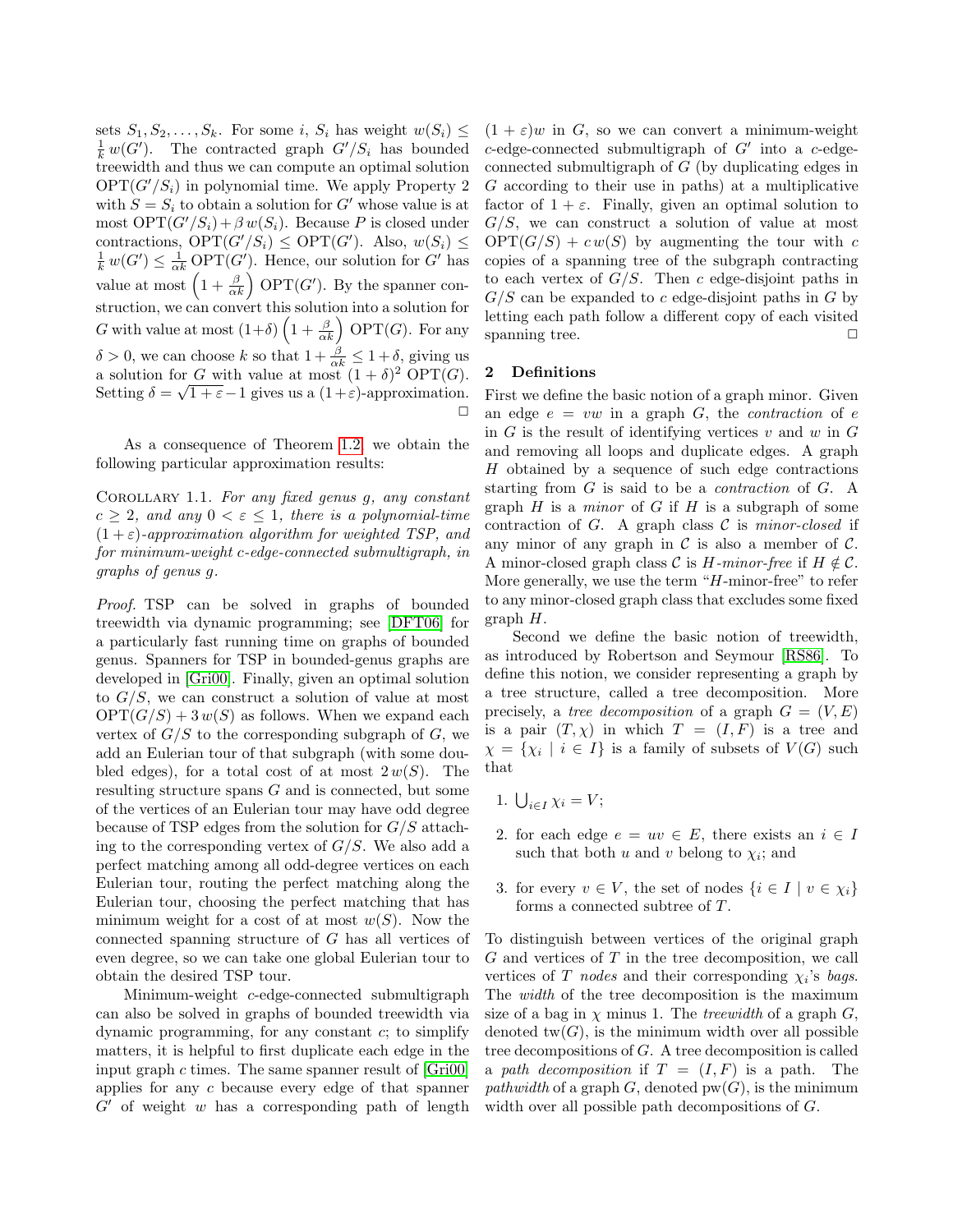Third, we need a basic notion of embedding; see, e.g., [\[RS94,](#page-9-8) [CM05\]](#page-8-16). In this paper, an embedding refers to a 2-cell embedding, i.e., a drawing of the vertices and edges of the graph as points and arcs in a surface such that every face (connected component obtained after removing edges and vertices of the embedded graph) is homeomorphic to an open disk. We use basic terminology and notions about embeddings as introduced in [\[MT01\]](#page-9-4). We only consider compact surfaces without boundary. Occasionally we refer to embeddings in the plane, when we actually mean embeddings in the 2-sphere. If  $S$  is a surface, then for a graph  $G$  that is  $(2$ -cell) embedded in S with f facial walks, the number  $g = 2 - |V(G)| + |E(G)| - f$  is independent of G and is called the Euler genus of S. The Euler genus coincides with the crosscap number if  $S$  is nonorientable, and equals twice the usual genus if the surface S is orientable.

### <span id="page-3-0"></span>3 Decomposition

In this section, we prove our main result, Theorem [1.1,](#page-1-1) that bounded-genus graphs have a partition of their edges into any number  $k \geq 2$  of pieces such that contracting any piece results in bounded treewidth.

**3.1 Preliminaries.** We say that a graph  $G$  satisfies property  $\mathcal{C}_{k}^{w}$ , and write  $G \in \mathcal{C}_{k}^{w}$ , if  $E(G)$  can be partitioned into k subsets  $E_1, \ldots, E_k$  such that tw $(G/E_i) \le$ w for every  $i = 1, \ldots, k$ .

LEMMA 3.1. Let  $F \subseteq E(G)$  be a set of edges and  $H = G/F$ . If  $G \in \mathcal{C}_{k}^{w}$ , then  $H \in \mathcal{C}_{k}^{w}$ .

*Proof.* Let  $E_1, \ldots, E_k$  be a partition of  $E(G)$  showing that  $G \in \mathcal{C}_{k}^{w}$ . For  $i = 1, ..., k$ , let  $E'_{i} = E_{i} \setminus F$ . Clearly,  $H_i = H/E'_i = (G/E_i)/(F \setminus E_i)$  is a minor of  $G_i = G/E_i$ . Therefore,  $tw(H_i) \leq tw(G_i)$ , and so the partition  $E'_1, \ldots, E'_k$  of  $E(H)$  shows that  $H \in \mathcal{C}_k^w$  $\Box$ 

LEMMA 3.2. Let  $G$  be a graph, and let  $H$  be an induced subgraph of G that is obtained by deleting at most r vertices from G. If  $H \in \mathcal{C}_k^w$ , then  $G \in \mathcal{C}_k^{w+r}$ .

*Proof.* Let  $E'_1, \ldots, E'_k$  be a partition of  $E(H)$  showing that  $H \in \mathcal{C}_k^w$ . Let  $E_1 = E'_1 \cup (E(G) \setminus E(H)),$ and let  $E_i = E'_i$  for  $2 \leq i \leq k$ . Then  $H/E'_i$  is obtained from  $G/E'_i$  by deleting at most r vertices, so  $\text{tw}(G/E_i') \leq \text{tw}(H/E_i') + r$ . Moreover, because  $G/E_i$  is a minor of  $G/E'_i$ , we have  $\text{tw}(G/E_i) \leq \text{tw}(G/E'_i)$ . Both inequalities together show that  $G \in \mathcal{C}_k^{w+r}$  $\Box$ 

3.2 Face-Distance on a Surface. The following result of Eppstein [\[Epp00\]](#page-8-0) (see also [\[DH04a\]](#page-8-20)) relates the diameter and the treewidth of a graph on a fixed surface.

THEOREM 3.1. [\[Epp00\]](#page-8-0) Let G be a graph embedded in a fixed surface of genus g, and let  $x_0 \in V(G)$ . If every vertex of G is at distance at most d from  $x_0$ , then  $tw(G) \leq 3d + 3$  if  $g = 0$ , and  $tw(G) = O(gd)$  if  $g \geq 1$ .

If G is embedded in some surface, one can define a distance function on  $T(G) = V(G) \cup E(G)$  based on the smallest number of faces joining two elements in  $T(G)$ . More precisely, we define the *face-distance*  $\varphi(x, y)$  on  $T(G)$  inductively as follows. For every  $x \in T(G)$  we have  $\varphi(x, x) = 0$ . If x and y are distinct and  $d \ge 1$  is an integer, then  $\varphi(x, y) \leq d$  if there exists  $z \in T(G)$ such that  $\varphi(x, z) \leq d - 1$  and z and y lie on the same facial walk. Finally,  $\varphi(x, y) = d$  if  $\varphi(x, y) \leq d$  and  $\varphi(x, y) \not\leq d - 1$ . It is clear that  $\varphi(x, y) \leq d$  if and only if there exist facial walks  $F_1, \ldots, F_d$  such that  $x \in F_1$ ,  $y \in F_d$  and  $F_i \cap F_{i+1} \neq \emptyset$  for  $i = 1, ..., d - 1$ . In this case we say that  $F_1, \ldots, F_d$  is a face-chain of length d connecting x and y. This shows that  $\varphi$  is a metric on  $T(G).$ 

<span id="page-3-1"></span>LEMMA 3.3. Let  $G$  be a graph embedded in the plane and  $x_0 \in V(G)$ . Let a and b,  $b \ge a$ , be integers, and let  $S(a, b)$  be the subgraph of G induced on all vertices and edges whose face-distance from  $x_0$  is at least a and at most b. Then  $tw(S(a, b)) \leq 3(b - a + 1)$ .

*Proof.* For each face  $F$  of  $G$ , let  $c$  be the face-distance of  $V(F)$  from  $x_0$ , and let  $x_F$  be a vertex of F at facedistance c from  $x_0$ . Then add to G all edges  $x_F y$ , where  $y \in V(F)$  is at face-distance  $c+1$  from  $x_0$ . Clearly, the resulting graph  $\tilde{G}$  has an embedding in the plane which extends the embedding of G and preserves the facedistance from  $x_0$ . Consider the corresponding graph  $\tilde{S}(a, b) \supseteq S(a, b).$ 

For every vertex at face-distance d from  $x_0$  ( $a \leq$  $d \leq b$ , the newly inserted edges of  $\tilde{G}$  give rise to paths of length d to  $x_0$ . The initial  $a - 1$  edges of such paths do not belong to  $\tilde{S}(a, b)$ , but they show that all vertices in  $S(a)$  lie on the same face of  $S(a, b)$ . This implies that  $S(a, b)$  is a subgraph of a plane graph Z in which each vertex is at distance at most  $b - a + 1$ from some vertex  $y_0$ . By Theorem [3.1,](#page-1-1) we conclude that  $\text{tw}(S(a, b)) \leq \text{tw}(Z) \leq 3(b - a + 2)$ .  $\Box$ 

<span id="page-3-2"></span>LEMMA 3.4. Let  $G$  be a graph and suppose that for a vertex-set  $A \subseteq V(G)$ , the graph  $H = G - A$  has an embedding in the plane such that every 2-connected component  $B$  of  $H$  has a vertex  $x_0$  such that every vertex in B is at face-distance at most d from  $x_0$ . Then  $tw(G) \leq |A| + 3(d+1).$ 

*Proof.* Clearly,  $tw(H) = max tw(B)$ , where the maximum runs over all 2-connected components  $B$  of  $H$ . By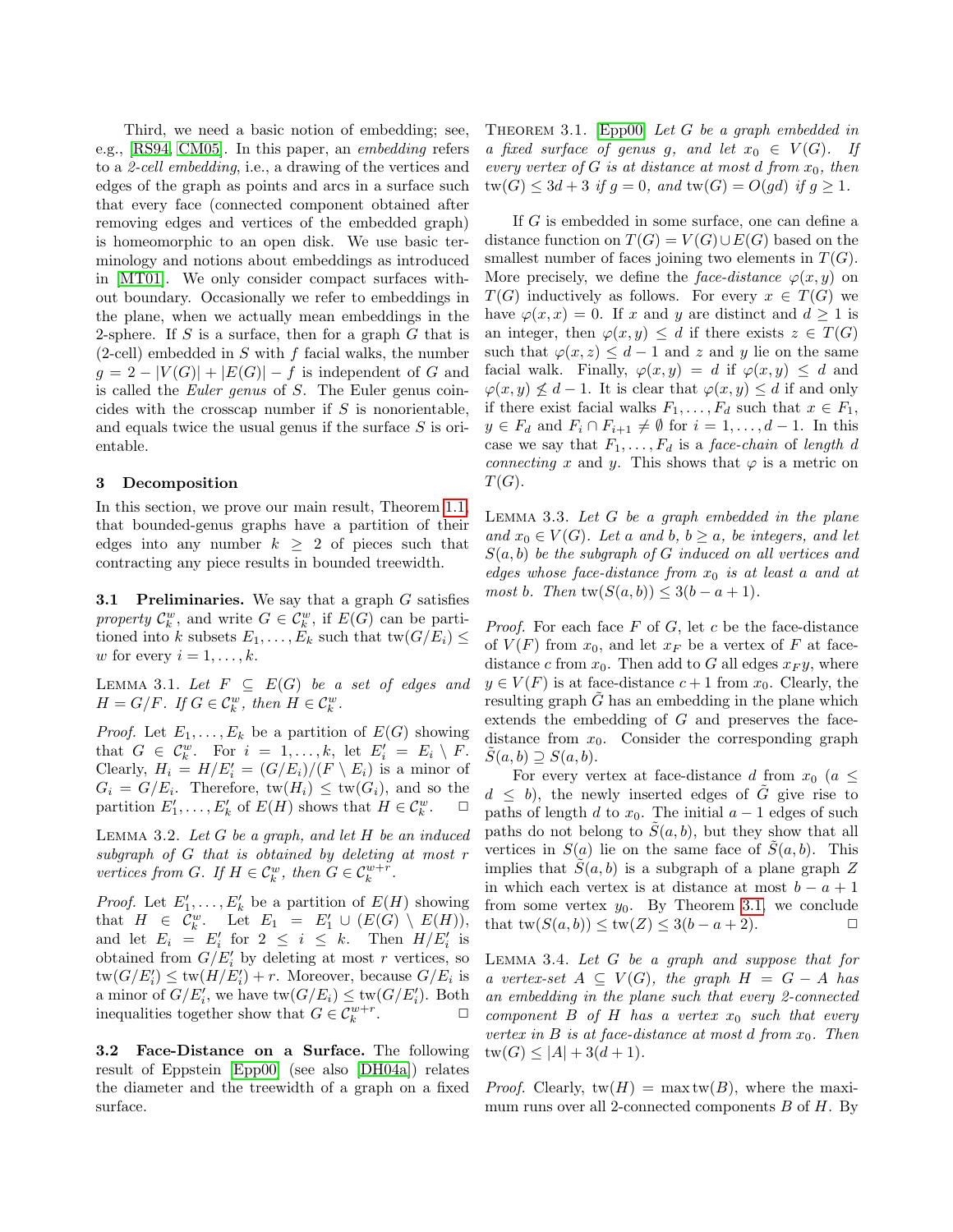assumption on the face-distance in 2-connected components of H, every B is of the form  $S(0, d)$  for some choice of a base vertex  $x_0 \in V(B)$ . By Lemma [3.3](#page-3-1) we have  $\text{tw}(B) \leq 3(d+1)$ . Consequently,  $\text{tw}(G) \leq$  $|A| + \text{tw}(H) \leq |A| + 3(d+1).$ 

**3.3 Main Proof.** If F is a subset of  $E(G)$ , we say that G has property  $\mathcal{C}_k^w$  with respect to F if  $E(G)$ can be partitioned into k subsets  $E_1, \ldots, E_k$  such that  $tw(G/E_i) \leq w$  for every  $i = 1, ..., k$  and such that  $F \subseteq E_1$ .

For nonnegative integers  $k, q, w$ , we define *property*  $\mathcal{C}^w_{k,q}$  as the class of all graphs G embedded in some surface such that for every collection  $F_1, \ldots, F_q$  of q faces, G has property  $\mathcal{C}_k^w$  with respect to  $F = E(F_1) \cup$  $\cdots \cup E(F_q)$ .

Our first result concerns planar graphs.

THEOREM 3.2. Let  $k \geq 1$  and  $q \geq 0$  be integers. If  $w \geq 6k(q+1)$ , the class  $\mathcal{C}_{k,q}^w$  contains all plane graphs.

*Proof.* Let G be a plane graph and let  $F_1, \ldots, F_q$  be the prescribed distinguished faces, and let  $F = E(F_1) \cup \cdots \cup$  $E(F_q)$ .

Let us fix a vertex  $x_0$  of G. We first partition vertices and edges of G into level sets  $L_i$  ( $j \geq 0$ ), so that  $L_i$  contains all vertices and edges whose face-distance from  $x_0$  is equal to j. Observe that for every face R of G, we have  $V(R) \cup E(R) \subseteq L_i \cup L_{i+1}$  for some  $j \geq 0$ . Next we define sets  $K_i$  for  $i \geq 1$ . Each of them is the union of one or more consecutive sets  $L_i$ . We define  $K_0 = L_0 = \{x_0\}$ . In general, having defined  $K_i$ , let  $L_j$  be the last level set that was included into  $K_i$ . If  $i \not\equiv 0 \pmod{k}$ , then we add  $L_{j+1}$  and  $L_{j+2}$  into  $K_{i+1}$  and consequently repeat the procedure with  $i+1$ (unless  $L_{i+2}$  is empty, in which case we stop). If  $i \equiv 0$  $p(\mod k)$ , let  $l \geq 2$  be the smallest integer such that  $L_{j+l+1}, \ldots, L_{j+l+2k-2}$  are all disjoint from F. Since all edges from each face  $F_t$   $(1 \le t \le q)$  are contained in two consecutive level sets, we have  $2 \leq l \leq 2q(k-1)+2$ . Now we add  $L_{j+1}, \ldots, L_{j+l}$  to  $K_i$ , and proceed with the next value of i (unless  $L_{j+l+1}$  is empty, in which case we stop).

Each  $K_i$  consists of at least two and at most  $2+2q(k-1)q$  consecutive level sets  $L_j$ . Next, we let  $\tilde{K}_t$  $(1 \leq t \leq k)$  be the set of all  $K_i$ , where  $i \equiv t \pmod{k}$ . Finally, we let  $E_t \subseteq E(G)$  be the set of all edges in  $\tilde{K}_t$ .

Let  $1 \leq t \leq k$ , and let us consider a 2-connected component B of  $G/E_t$ . It is easy to see that planarity of G implies that  $B \subseteq (K_i \cup K_{i+1} \cup \cdots \cup K_{i+k})/E_t$ , where  $i \equiv t \pmod{k}$ . Because  $K_0 \cup K_1 \cup \cdots \cup K_i$  is connected, B is of the form  $S(a, b)$ , where  $b - a + 1 \leq$  $2+2(k-1)q+2(k-1) = 2(k-1)(q+1)+2$ . Lemma [3.4](#page-3-2) implies that the treewidth of  $G/E_t$  is at most  $6k(q+1)$ . This completes the proof.  $\Box$ 

Theorem [3.2](#page-1-2) will be extended to other surfaces by applying induction on the Euler genus. The inductive proof will use some geometric surgery, so we recall some definitions.

Let G be embedded in a surface S of Euler genus  $q$ , and let  $C = v_1v_2 \ldots v_rv_1$  be a cycle of G. If we traverse C starting at  $v_1$  and going through  $v_2, \ldots, v_r$  and back to  $v_1$ , we can classify the edges incident to C as those on the "left" and those on the "right" side of C. It may happen that, when we come back to  $v_1$  after the traversal, the left and right interchange. In such a case we say that  $C$  is a 1-sided cycle; otherwise it is 2-sided.

The 2-sided cycles can be classified further as those that are surface-separating and those that are not. The former ones have the property that no edge incident to  $C$  is simultaneously on the left and on the right of  $C$ , and every path in  $G$  that starts with an edge on the left and ends with an edge on the right contains an intermediate vertex that is in  $C$ . If  $C$  is a 2-sided cycle in  $G$ , then we can *cut* the surface *along*  $C$ . When doing so,  $C$  is replaced by two copies  $C', C''$  of itself, and edges on the left of  $C$  are incident with  $C'$ , while edges on the right stay incident with  $C''$ . The new graph has a natural 2-cell embedding where  $C'$  and  $C''$  become additional facial cycles. If  $C$  is surface-separating, then the graph obtained after cutting is disconnected and the corresponding embedded graphs have genus  $g'$  and  $g''$ , respectively, such that  $g' + g'' = g$ . If  $g' = 0$  or  $g'' = 0$ , then we say that  $C$  is *contractible* in  $S$ .

We can also define cutting along a 1-sided cycles: replace  $C = v_1v_2 \ldots v_rv_1$  by a single cycle  $C' =$  $v'_1 \dots v'_r v''_1 \dots v''_r v'_1$ , which becomes facial in the corresponding embedding. The reader is referred to [\[MT01\]](#page-9-4) for more details.

If G is 2-cell-embedded in a surface of positive Euler genus, then G contains noncontractible cycles. The minimum number  $r$  such that there exist  $r$  facial walks  $F_1, \ldots, F_r$ , whose union contains a noncontractible cycle in  $G$ , is called the *face-width* or *representativity* of the embedding. In this case, there is a noncontractible simple closed curve  $\gamma$  in the surface S that passes through  $F_1, \ldots, F_r$  and intersects G precisely in r vertices. We can define the operation of *cutting along* the curve  $\gamma$  in the same way as we did for cutting along a cycle. While doing this, each vertex of  $G \cap \gamma$  is replaced by two vertices. The facial walks of the cut graph are the same as those in G except that  $F_1, \ldots, F_r$  are replaced by two (or one if  $\gamma$  is 1-sided) new facial walks.

<span id="page-4-0"></span>THEOREM 3.3. Given any integers  $k \geq 1$ ,  $q \geq 0$ , and  $g \geq 1$ , let  $w = 120 \text{ kg} (2g + q + 2)$ . Then the class  $\mathcal{C}_{k,q}^w$ contains all graphs embedded in surfaces whose Euler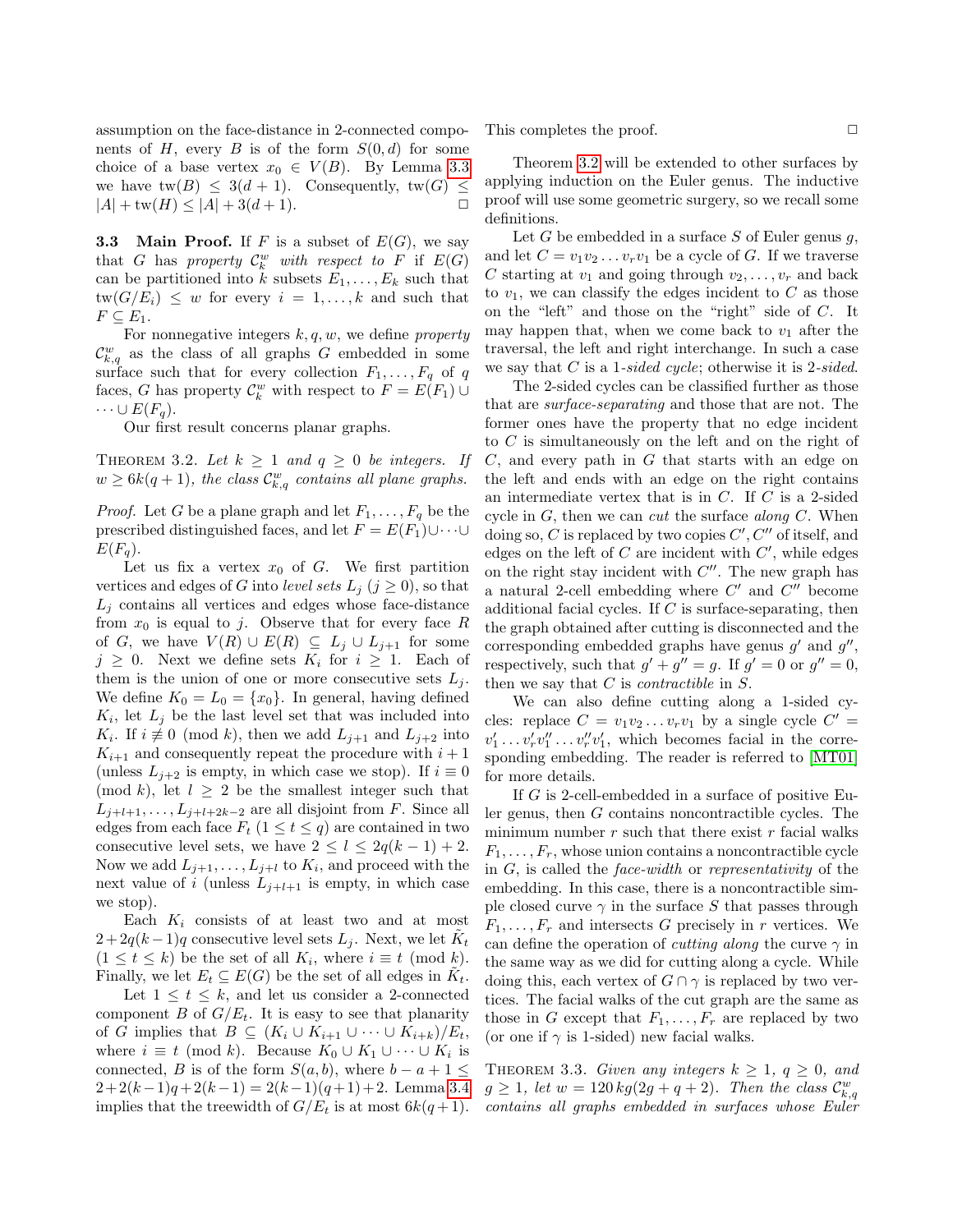genus is at most g.

Proof. Let G be a graph embedded in a surface S of Euler genus  $g$ . By Lemma [3.4](#page-3-2) it suffices to show that  $E(G)$  can be partitioned into  $E_1, \ldots, E_k$  such that every  $G/E_i$  contains a set of at most  $36k(2g-1)(2g+q+2)$ vertices whose removal leaves a graph embedded in the plane such that all vertices in the same 2-connected component B are at face-distance at most  $8k(2g 1(2g + q + 2)$  from a reference vertex  $x_0$  in B. The proof is by induction on g. As the base case we shall consider  $q = 0$ , which is covered by Theorem [3.2](#page-1-2) and where each 2-connected component of  $G/E_i$  contains a vertex whose face-distance from all other vertices is at most  $2k(q + 1)$ . We assume henceforth that  $q \ge 1$ .

Let  $F_1, \ldots, F_q$  be the distinguished faces whose edges are requested to be in  $E_1$ , and let r be the facewidth of G.

Suppose first that  $r < 36k(q+1)$ . There is a simple noncontractible curve  $\gamma$  in the surface  $S$  that intersects G in precisely r vertices; denote them by  $v_1, \ldots, v_r$ . Let us cut the surface and also the graph  $G$  along the curve  $γ$ . If  $γ$  is a surface-separating curve, then G is split this way into two graphs  $G'$  and  $G''$  which are embedded into closed surfaces of Euler genera  $g'$  and  $g''$ , respectively, where  $1 \leq g' \leq g'' < g$  and  $g' + g'' = g$ . Note that  $E(G) = E(G') \cup E(G'')$  is a partition of  $E(G)$  and that  $V(G') \cap V(G'') = \{v_1, \ldots, v_r\}$ . If  $\gamma$  is not surfaceseparating, the graph  $G'$  resulting after cutting along  $\gamma$  is connected and is either embedded in a surface of Euler genus  $g - 1$  (if  $\gamma$  is 1-sided) or  $g - 2$  (if  $\gamma$  is 2sided). All vertices that were affected by the cutting along  $\gamma$  belong to precisely two faces  $F'$  and  $F''$ , if  $\gamma$  is 2-sided, and to precisely one face  $F'$  when  $\gamma$  is 1-sided. In the latter case we set  $F'' = F'$  so that we can refer to  $F'$  and  $F''$  in all cases. The faces  $F'$  and  $F''$  in  $G'$ (and  $G''$ ) are not faces of G, while all other faces of  $G'$ and  $G''$  coincide with those in  $G$ .

In  $G'$  (and  $G''$  if applicable), we let  $F'$  and  $F''$  become additional distinguished faces that are requested to be contained in  $E_1$ . Now, we apply the induction hypothesis to  $G'$  (and  $G''$ ) with the extended collection of at most  $q + 2$  distinguished faces and with Euler genus  $g-1$ . Let  $E_1, \ldots, E_k$  be the corresponding partition of edges of  $G'$  (and  $G''$ ). Observe that some of the original faces  $F_i$  may have disappeared, but all edges of those faces would then be contained in  $F'$  and  $F''$ . Hence, all edges of  $F_1, \ldots, F_q$  are contained in  $E_1$ . Also, let us observe that  $E(G) = E(G')$  (or  $E(G) = E(G') \cup E(G'')$ ) when  $G''$  exists), so  $E_1, \ldots, E_k$  is a partition of  $E(G)$ .

Let us consider a contraction  $G_i = G/E_i$ . Let  $U \subseteq V(G_i)$  be the set of vertices corresponding to  $v_1, \ldots, v_r$ , so  $|U| \leq r$ . Now we apply the induction hypothesis. If  $\gamma$  is not surface-separating and the genus

of  $G'$  is positive, then  $G'/E_i$  has a set  $A'$  of at most  $36k(2g-3)(2(g-1)+(q+2)+2) = 36k(2g-3)(2g+q+2)$ vertices such that  $G'/E_i - A'$  is embedded in the plane with 2-connected components having face-distance from one of their vertices at most  $8k(2g-3)(2(g-1)+(q+$  $2) + 2 = 8k(2g - 3)(2g + q + 2)$ . The same conclusion also holds for  $G_i$  with the set  $A = A' \cup U$  removed. This completes the proof because  $|A| \leq |A'| + |U| \leq 36k(2g 3(2g+q+2)+36k(q+1) < 36k(2g-2)(2g+q+2).$ The case when the genus of  $G'$  is 0 is similar, the details are omitted. Finally, if  $\gamma$  is surface-separating, we apply induction on  $G'$  and  $G''$ . Again, the arithmetic works – the removed set  $A = A' \cup A'' \cup U$  is smaller than claimed.

From now on, we assume that the face-width  $r$ of G is at least  $36k(q + 1)$ . Let  $C_0$  be a shortest noncontractible cycle in  $G$ . Let us first assume that  $C_0$ is 2-sided (possibly surface-separating). On the "left" side of  $C_0$ , there are disjoint cycles  $C'_1, \ldots, C'_t$  of  $G$ , all homotopic to  $C_0$  and, moreover, all vertices and edges of  $C_i'$  are at face-distance precisely i from  $C_0$ , for  $i = 1, ..., t$ , where  $t = 4k(q + 1) \leq \lfloor r/8 \rfloor - 1$ . Similarly, on the "right" of  $C_0$  there are disjoint homotopic cycles  $C_1'', \ldots, C_t''$  of G that are all homotopic to  $C_0$  and also at face-distance at least 2 from  $C'_1, \ldots, C'_t$ . These facts are well-known; see, e.g., [\[MT01\]](#page-9-4) or [\[BMR96,](#page-8-13) [Moh92\]](#page-9-9).

If  $C_0$  is 1-sided, there are cycles  $C'_1, \ldots, C'_t$  such that  $C'_i$  is at face-distance *i* from  $C_0$ . In this case,  $C'_1, \ldots, C'_t$ are all homotopic to each other (and homotopic to the "square" of  $C_0$ ). They separate a Möbius strip containing  $C_0$  from the rest of the surface. For convenience we write  $C_i'' = C_i'$  for  $1 \le i \le t$ .

Now we cut the surface along  $C_t'$  and along  $C_t''$ . If  $C_0$  is surface-separating, then we obtain three embedded graphs,  $G_0$ ,  $G'$ , and  $G''$ , that are embedded into closed surfaces of Euler genera 0,  $g'$ , and  $g''$ , respectively, where  $g' \leq g'' < g$  and  $g' + g'' = g$ . This situation is represented in Figure [1.](#page-5-0)



<span id="page-5-0"></span>Figure 1: Cutting out a cylinder around  $C_0$ .

If  $C_0$  is not surface-separating but is 2-sided, the situation is similar to the above except that  $G'$  and  $G''$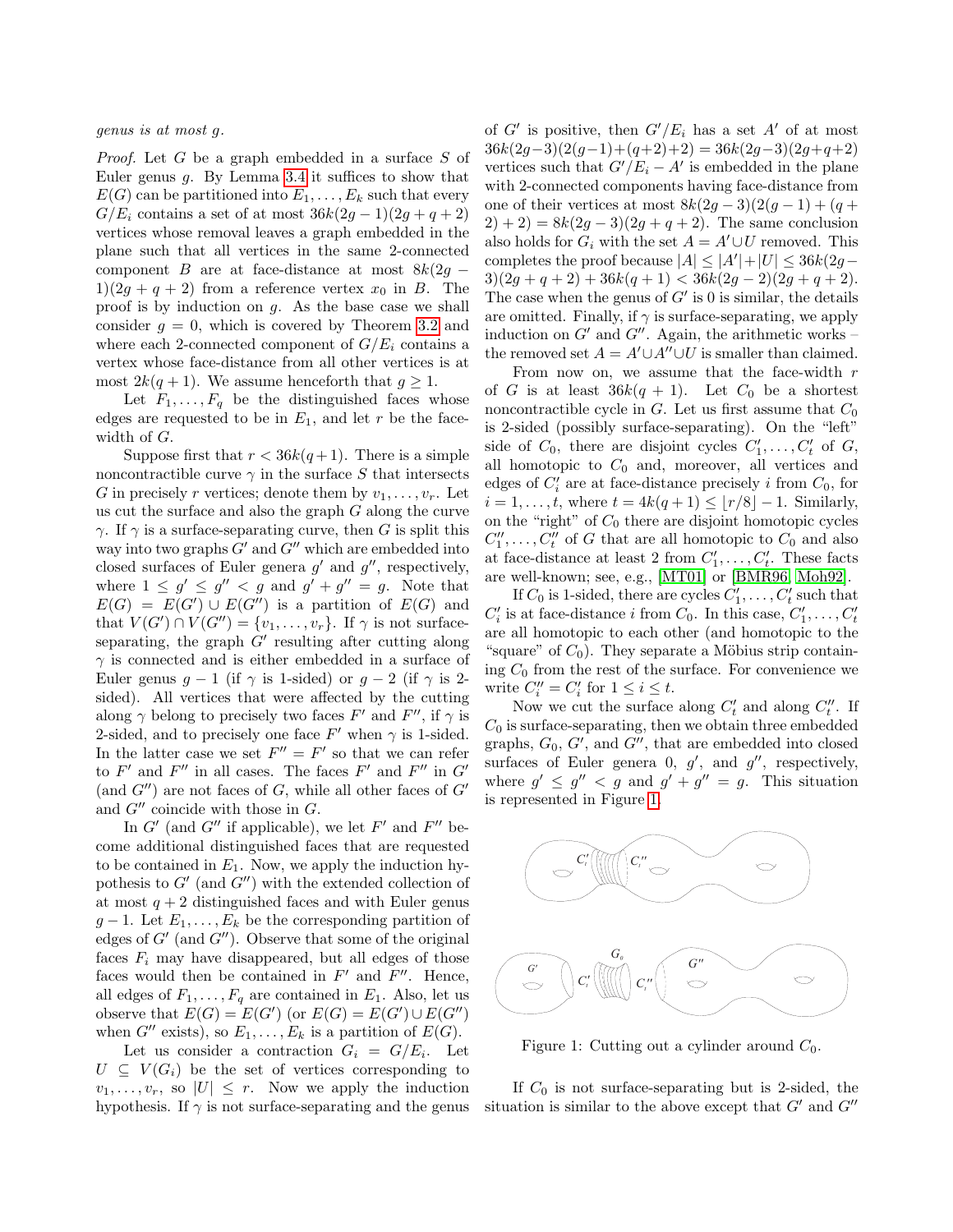coincide and Euler genus of  $G'$  is  $g-2$ . If  $C_0$  is 1-sided, then  $G_0$  is embedded in the projective plane (after we add a disk to  $C'_{t}$ ), and  $G' = G''$  has Euler genus  $g - 1$ .

Now we apply the induction hypothesis to each of these surfaces in the same way as when considering the case of small face-width. We have new distinguished faces bounded by  $C_t'$  and  $C_t''$ , two in  $G_0$  and one in each of  $G', G''$ . If  $g = 1$ , then we cannot apply the induction hypothesis directly because  $G_0$  has Euler genus 1. However, the face-width of  $G_0$  is  $2t + 1$ and hence the reduction described in the first part of the proof can be used. This gives partitions of the edge sets of  $G_0, G', G''$ . Let the subsets (pieces) of these partitions be  $E_{0i}, E'_i, E''_i$  (respectively), and let  $E_i = E_{0i} \cup E'_i \cup E''_i$  for  $i = 1, ..., k$ . All edges that appear in two of the graphs are part of distinguished faces, hence they all occur in the first subset of the corresponding partition. This shows that  $E_1, \ldots, E_k$ is a partition of  $E(G)$ . The partition of  $G_0$  is made in the same way as described in the proof of Theorem [3.2.](#page-1-2) We start with the breadth-first search definition of level sets  $L_j$  with the face  $C'_t$  of  $G_0$  being  $L_1$  and included in  $K_1$ . This guarantees that  $C'_t, \ldots, C'_1$  are in consecutive level sets  $L_1, \ldots, L_t$ . Because  $t = 4k(q + 1)$ , each set  $E_{0i}$   $(1 \leq i \leq k)$  contains one of the cycles  $C'_j$ .

Let us now consider an arbitrary contraction

$$
G_i = G/E_i = G'/E'_i \cup G''/E''_i \cup G_0/E_{0i}.
$$

Let A' and A" be the vertex sets of  $G'/E'_i$  and  $G''/E''_i$ (respectively) whose removal leaves planar graphs whose 2-connected components have small face-diameter. As mentioned above,  $E_{0i}$  contains one of the cycles  $C'_{j}$ ,  $1 \leq j \leq t$ . Let x be the vertex of  $G_0/E_{0i}$  corresponding to  $C'_j$ . If  $A = A' \cup A'' \cup \{x\}$ , then  $G_i - A$  is embedded in the plane. If  $i = 1$ , its 2-connected components coincide with those in  $G_0/E_{0i} - x$ ,  $G'/E'_i - A'$ , and in  $G''/E''_i - A''$ . The same holds when  $i \neq 1$ , except that a 2-connected component B of  $G'/E'_i - A'$  may be joined with a 2connected component  $B_0$  of  $G_0/E_{0i} - x$  containing  $C_t'$ (and similarly, one in  $G''/E''_i - A''$  which can be joined with another 2-connected component of  $G_0/E_{0i} - x$ . Because every vertex in  $B_0$  is at face-distance at most  $t$ from some  $C'_{j}$  that is contracted to a point and becomes a cut vertex after the removal of  $x$ , the merging of  $B$ and  $B_0$  can increase the face-distance from a reference vertex in B by at most  $2t = 8k(q+1)$ . We now complete the proof by applying induction.  $\Box$ 

The derived bounds on the width in Theorems [3.2](#page-1-2) and [3.3](#page-4-0) are by no means best possible. They can easily be improved at the expense of longer proofs. However, their dependence on  $k$ ,  $q$ , and  $q$  cannot be eliminated.

The proofs of Theorems [3.2](#page-1-2) and [3.3](#page-4-0) yield polynomial-time algorithms that enable us to construct appropriate edge partitions of graphs of bounded Euler genus:

THEOREM 3.4. Given integers  $k \geq 1, q \geq 0, g \geq 0$ ,  $w \geq 120k(g+1)(2g+q+2)$ , a graph embedded in a surface of Euler genus at most g, and a collection of  $q$  faces, one can find a partition of  $E(G)$  showing that  $G \in \mathcal{C}_{k,q}^w$  in polynomial time.

Proof. The construction of the partition follows proofs of Theorems [3.2](#page-1-2) and [3.3](#page-4-0) by adding the following ingredients. A shortest noncontractible cycle in a graph of  $n$ vertices embedded in a surface of Euler genus  $q$  can be found in time  $O(g^{3/2}n^{3/2}\log n)$  as shown by Cabello and Mohar [\[CM05\]](#page-8-16). (If  $g$  is considered fixed, the log  $n$  factor can be eliminated and the time complexity becomes  $O(n^{3/2})$ .) In [\[CM05\]](#page-8-16) it is also shown how to determine the face-width in time  $O(n^{3/2})$ . Level sets can be constructed in linear time by a version of a breadth-first search.

In conclusion, the overall computational complexity of our algorithm is  $O(g^{5/2}n^{3/2}\log n)$ , where an additional factor of g appears because of the depth of the recursion on  $g$ . (If  $g$  is considered to be fixed, the time complexity becomes  $O(n^{3/2})$ ).)  $\qquad \qquad \square$ 

This concludes the proof of Theorem [1.1.](#page-1-1)

## <span id="page-6-0"></span>4 Toward H-Minor-Free Graphs

We conjecture that our contraction decomposition result of Theorem [1.1](#page-1-1) extends to H-minor-free graphs for any fixed graph  $H$ . Such a result would be quite general, paralleling the deletion decomposition of [\[DHK05\]](#page-8-2), and would have many implications on algorithmic and structural Graph Minor Theory, in particular leading to generalized PTASs as detailed below. However, as we illustrate, solving this conjecture seems to require significant new insights into structural Graph Minor Theory, beyond the insights already presented in this paper for bounded-genus graphs. On the other hand, we show how our results extend to "h-almost-embeddable graphs", which is one step toward solving the H-minorfree case.

To understand how we might approach H-minorfree graphs, we describe the deep decomposition theorem of Robertson and Seymour. For the relevant background and terminology, refer to Appendix [A.](#page-9-10)

THEOREM 4.1. [\[RS03,](#page-9-11) [DHK05,](#page-8-2) [DDO](#page-8-1)+04] For every graph H, there exists an integer  $h \geq 0$  depending only on  $|V(H)|$  such that every H-minor-free graph can be obtained by at most h-sums of graphs that are h-almost-embeddable in surfaces of genus at most h. Furthermore, the clique-sum decomposition, written as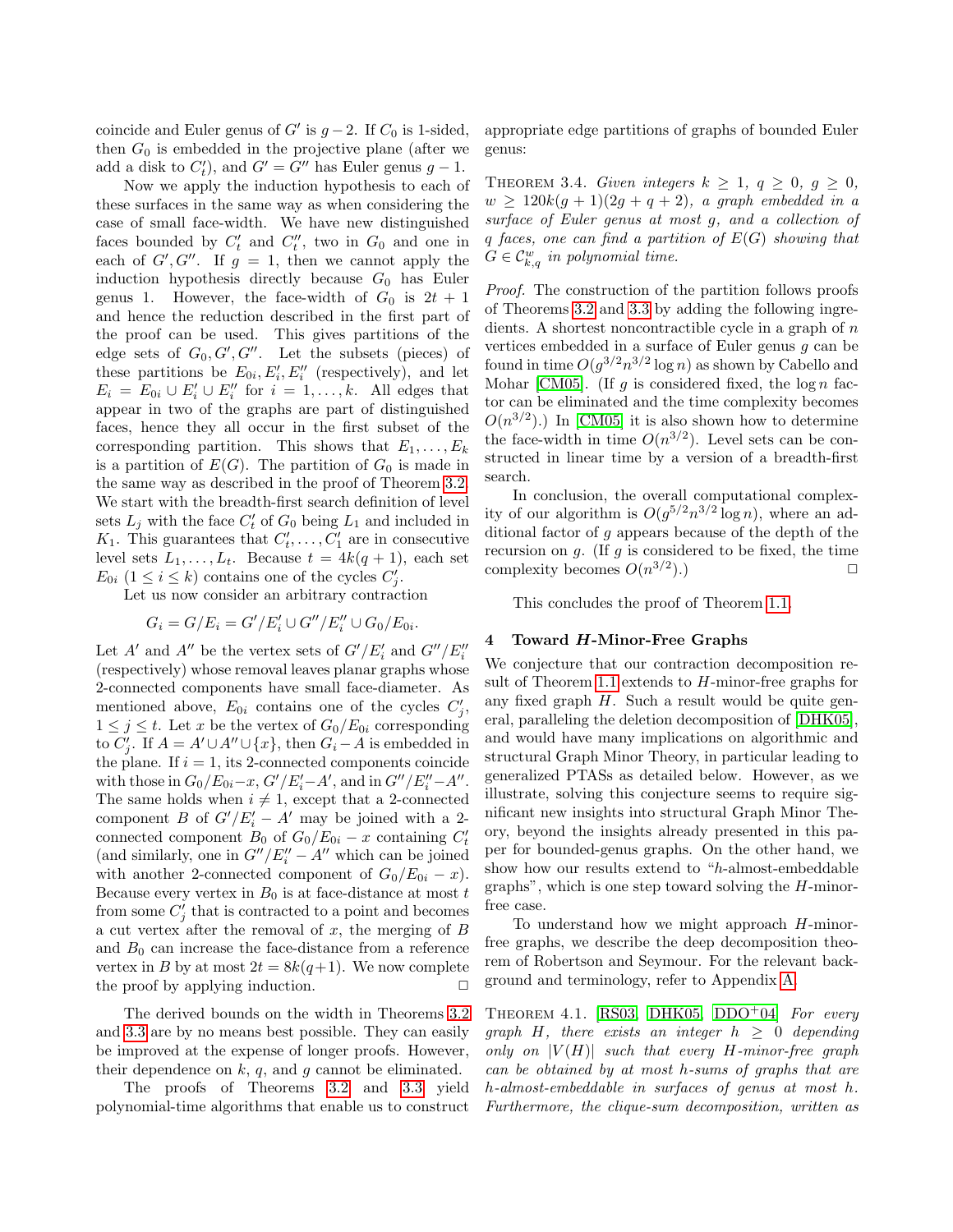$G_1 \oplus G_2 \oplus \cdots \oplus G_N$ , has the additional property that the join set of each clique-sum between  $G_1 \oplus G_2 \oplus \cdots \oplus G_{i-1}$ and  $G_i$  is a subset of the apices in  $G_i$ , and contains at most three vertices from the bounded-genus part of  $G_1 \oplus G_2 \oplus \cdots \oplus G_{i-1}$ . Furthermore, the decomposition can be found in polynomial time.

To generalize our decomposition result of Theo-rem [1.1](#page-1-1) to  $H$ -minor-free graphs, we need to generalize our partition algorithm from bounded-genus graphs to h-almost-embeddable graphs, and then find a way to combine the partitions obtained from each piece of the clique sum. The first part—generalizing to h-almostembeddable graphs—can be achieved as follows, building on our techniques from Section [3.](#page-3-0) The apices and their incident edges can increase the treewidth of any (contracted) graph by at most an additive  $h = O(1)$ , so they can be placed arbitrarily into color classes of the partition without effect. To handle vortices, we contract each vortex subgraph down to a single vertex, then apply the bounded-genus decomposition, and then decontract the vortex subgraphs and assign these edges arbitrarily into color classes. It can be shown that the last decontraction phase increases the treewidth by an additive  $O(1)$ , following the techniques of [\[Gro03,](#page-8-21) [DH04b\]](#page-8-22). Thus we obtain the decomposition result of Theorem [1.1](#page-1-1) extended to h-almost-embeddable graphs.

The second part—combining the partitions from each piece of the clique sum—seems difficult. The root cause of difficulty is that some of the edges in the join set of a clique sum are virtual: these edges are not in the actual graph, but appear in the individual pieces. If we keep these virtual edges when applying the decomposition to each piece, the partition may assign some of these virtual edges to be contracted in certain cases, but the edges cannot actually be contracted because they do not exist in the actual graph. On the other hand, if we delete these virtual edges before applying the decomposition, we still obtain that the pieces have bounded treewidth after contracting one of the classes, but it becomes impossible to join together these tree decompositions, because the join set no longer forms a clique and thus it is no longer contained in a single bag in each tree decomposition. A na¨ıve combination of these tree decompositions causes a blowup in treewidth proportional to the number of clique-sum operations, which can be large, while intelligent combination with the join sets being cliques causes the treewidth to simply become the maximum treewidth over all the pieces  $[DHN^+04, \text{ Lemma 3}].$  $[DHN^+04, \text{ Lemma 3}].$  In contrast, this problem does not arise if we only delete edges within a label class as in [\[DHK05\]](#page-8-2), instead of contracting them, because the virtual edges can be deleted (indeed, they must be deleted, but this can only help), whereas they cannot be contracted. We believe that nonetheless these difficulties can be surmounted, but only via a deep understanding of virtual edges connecting to the bounded-genus part, and how they can be realized by paths of real edges, in the graph minor decomposition of Theorem [4.1.](#page-1-1)

With the decomposition result in hand, we obtain the same general PTAS result of Theorem [1.2](#page-1-2) for the new class of graphs. In particular, this result gives us PTASs for unweighted TSP and minimum-size c-edgeconnected submultigraph, because every  $H$ -minor-free graph serves as its own unweighted spanner. Such a PTAS for TSP in H-minor-free graphs would solve an open problem of Grohe [\[Gro03\]](#page-8-21). However, to obtain such PTASs for weighted graphs as in Corollary [1.1,](#page-2-1) we also need to generalize the existing spanner results [\[Gri00\]](#page-8-5) from bounded-genus graphs to H-minor-free graphs. We conjecture that such spanners exist. Some partial progress toward this goal has been made in [\[GS02\]](#page-8-24).

### Acknowledgments

We thank Avrim Blum, Glencora Borradaile, and Philip Klein for many helpful discussions.

## References

- <span id="page-7-1"></span>[AGK<sup>+</sup>98] Sanjeev Arora, Michelangelo Grigni, David Karger, Philip Klein, and Andrzej Woloszyn. A polynomial-time approximation scheme for weighted planar graph TSP. In Proceedings of the 9th Annual ACM-SIAM Symposium on Discrete Algorithms, pages 33–41, 1998.
- <span id="page-7-4"></span>[Ami01] Eyal Amir. Efficient approximation for triangulation of minimum treewidth. In Proceedings of the 17th Conference on Uncertainty in Artificial Intelligence (UAI-2001), pages 7–15, San Francisco, CA, 2001. Morgan Kaufmann Publishers.
- <span id="page-7-3"></span>[ARV04] Sanjeev Arora, Satish Rao, and Umesh Vazirani. Expander flows, geometric embeddings and graph partitioning. In Proceedings of the 36th Annual ACM Symposium on Theory of Computing, pages 222–231, 2004.
- <span id="page-7-0"></span>[Bak94] Brenda S. Baker. Approximation algorithms for NP-complete problems on planar graphs. Journal of the Association for Computing Machinery, 41(1):153– 180, 1994.
- <span id="page-7-2"></span>[BCGZ05] André Berger, Artur Czumaj, Michelangelo Grigni, and Hairong Zhao. Approximation schemes for minimum 2-connected spanning subgraphs in weighted planar graphs. In Proceedings of the 13th Annual European Symposium on Algorithms, volume 3669 of Lecture Notes in Computer Science, pages 472–483, Palma de Mallorca, Spain, October 2005.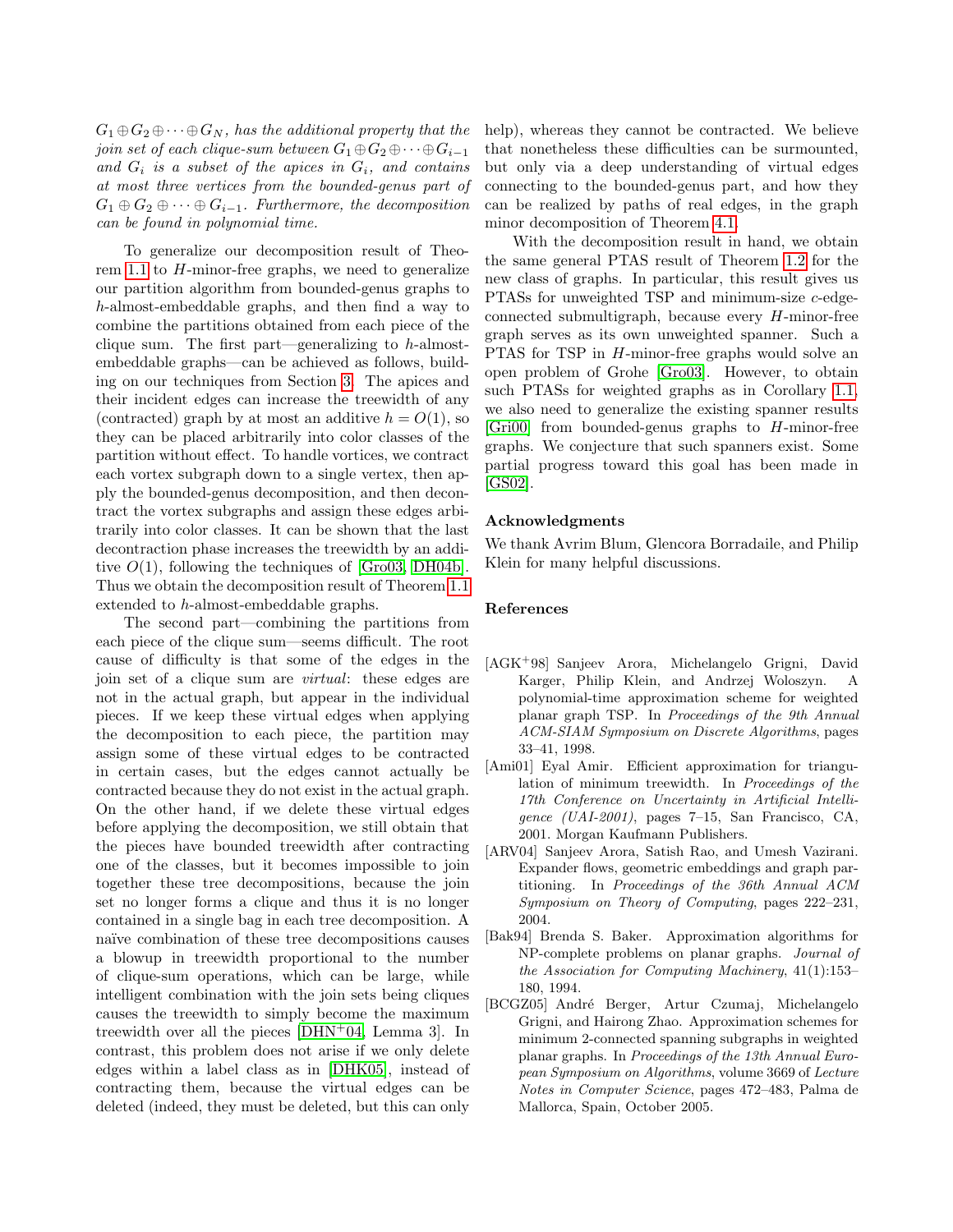- <span id="page-8-13"></span>[BMR96] Richard Brunet, Bojan Mohar, and R. Bruce Richter. Separating and nonseparating disjoint homotopic cycles in graph embeddings. Journal of Combinatorial Theory. Series B, 66(2):201–231, 1996.
- <span id="page-8-7"></span>[Bod05] Hans L. Bodlaender. Discovering treewidth. In Proceedings of the 31st Conference on Current Trends in Theory and Practice of Computer Science, volume 3381 of Lecture Notes in Computer Science, pages 1– 16, Liptovský Ján, Slovakia, January 2005.
- <span id="page-8-6"></span>[CGSZ04] Artur Czumaj, Michelangelo Grigni, Papa Sissokho, and Hairong Zhao. Approximation schemes for minimum 2-edge-connected and biconnected subgraphs in planar graphs. In Proceedings of the 15th Annual ACM-SIAM Symposium on Discrete Algorithms, pages 496–505, Philadelphia, PA, USA, 2004. Society for Industrial and Applied Mathematics.
- <span id="page-8-16"></span>[CM05] Sergio Cabello and Bojan Mohar. Finding shortest non-separating and non-contractible cycles for topologically embedded graphs. In Proceedings of the 13th Annual European Symposium on Algorithms, volume 3669 of Lecture Notes in Computer Science, pages 131–142, Palma de Mallorca, Spain, October 2005.
- <span id="page-8-1"></span>[DDO<sup>+</sup>04] Matt DeVos, Guoli Ding, Bogdan Oporowski, Daniel P. Sanders, Bruce Reed, Paul Seymour, and Dirk Vertigan. Excluding any graph as a minor allows a low tree-width 2-coloring. Journal of Combinatorial Theory, Series B, 91(1):25–41, 2004.
- <span id="page-8-11"></span>[DFHT04] Erik D. Demaine, Fedor V. Fomin, Mohammad-Taghi Hajiaghayi, and Dimitrios M. Thilikos. Bidimensional parameters and local treewidth. SIAM Journal on Discrete Mathematics, 18(3):501–511, December 2004.
- <span id="page-8-9"></span>[DFHT05a] Erik D. Demaine, Fedor V. Fomin, Mohammad-Taghi Hajiaghayi, and Dimitrios M. Thilikos. Fixedparameter algorithms for  $(k, r)$ -center in planar graphs and map graphs. ACM Transactions on Algorithms, 1(1):33–47, 2005.
- <span id="page-8-10"></span>[DFHT05b] Erik D. Demaine, Fedor V. Fomin, MohammadTaghi Hajiaghayi, and Dimitrios M. Thilikos. Subexponential parameterized algorithms on graphs of bounded genus and H-minor-free graphs. Journal of the ACM, 52(6):866-893, 2005.
- <span id="page-8-17"></span>[DFT06] Frederic Dorn, Fedor V. Fomin, and Dimitrios M. Thilikos. Fast subexponential algorithm for non-local problems on graphs of bounded genus. In Proceedings of the 10th Scandinavian Workshop on Algorithm Theory, Riga, Latvia, July 2006. To appear.
- <span id="page-8-20"></span>[DH04a] Erik D. Demaine and MohammadTaghi Hajiaghayi. Diameter and treewidth in minor-closed graph families, revisited. Algorithmica, 40(3):211–215, August 2004.
- <span id="page-8-22"></span>[DH04b] Erik D. Demaine and MohammadTaghi Hajiaghayi. Equivalence of local treewidth and linear local treewidth and its algorithmic applications. In Proceedings of the 15th ACM-SIAM Symposium on Discrete Algorithms (SODA'04), pages 833–842, January 2004.
- <span id="page-8-2"></span>[DHK05] Erik D. Demaine, MohammadTaghi Hajiaghayi, and Ken-ichi Kawarabayashi. Algorithmic graph minor

theory: Decomposition, approximation, and coloring. In Proceedings of the 46th Annual IEEE Symposium on Foundations of Computer Science, pages 637–646, Pittsburgh, PA, October 2005.

- <span id="page-8-23"></span>[DHN<sup>+</sup>04] Erik D. Demaine, MohammadTaghi Hajiaghayi, Naomi Nishimura, Prabhakar Ragde, and Dimitrios M. Thilikos. Approximation algorithms for classes of graphs excluding single-crossing graphs as minors. Journal of Computer and System Sciences, 69(2):166– 195, September 2004.
- <span id="page-8-14"></span>[DHT06] Erik D. Demaine, MohammadTaghi Hajiaghayi, and Dimitrios M. Thilikos. The bidimensional theory of bounded-genus graphs. SIAM Journal on Discrete Mathematics, 20(2):357–371, 2006.
- <span id="page-8-0"></span>[Epp00] David Eppstein. Diameter and treewidth in minorclosed graph families. Algorithmica, 27(3-4):275–291, 2000.
- <span id="page-8-8"></span>[FK98] Uriel Feige and Joe Kilian. Zero knowledge and the chromatic number. Journal of Computer and System Sciences, 57(2):187–199, 1998.
- <span id="page-8-15"></span>[FT04] Fedor V. Fomin and Dimitrios M. Thilikos. Fast parameterized algorithms for graphs on surfaces: Linear kernel and exponential speed-up. In Proceedings of the 31st International Colloquium on Automata, Languages and Programming (ICALP 2004), pages 581– 592, Turku, Finland, July 2004.
- <span id="page-8-18"></span>[GHT84] John R. Gilbert, Joan P. Hutchinson, and Robert Endre Tarjan. A separator theorem for graphs of bounded genus. J. Algorithms, 5(3):391–407, 1984.
- <span id="page-8-4"></span>[GKP95] Michelangelo Grigni, Elias Koutsoupias, and Christos Papadimitriou. An approximation scheme for planar graph TSP. In Proceedings of the 36th Annual Symposium on Foundations of Computer Science (Milwaukee, WI, 1995), pages 640–645, Los Alamitos, CA, 1995.
- <span id="page-8-5"></span>[Gri00] Michelangelo Grigni. Approximate TSP in graphs with forbidden minors. In Proceedings of the 27th International Colloquium of Automata, Languages and Programming (Geneva, 2000), volume 1853 of Lecture Notes in Computer Science, pages 869–877. Springer, Berlin, 2000.
- <span id="page-8-21"></span>[Gro03] Martin Grohe. Local tree-width, excluded minors, and approximation algorithms. Combinatorica, 23(4):613–632, 2003.
- <span id="page-8-24"></span>[GS02] Michelangelo Grigni and Papa Sissokho. Light spanners and approximate TSP in weighted graphs with forbidden minors. In Proceedings of the 13th Annual ACM-SIAM Symposium on Discrete Algorithms, pages 852–857, 2002.
- <span id="page-8-19"></span>[Kel06] Jonathan A. Kelner. Spectral partitioning, eigenvalue bounds, and circle packings for graphs of bounded genus. SIAM Journal on Computing, 35(4):882–902 (electronic), 2006.
- <span id="page-8-3"></span>[Kle05] Philip N. Klein. A linear-time approximation scheme for TSP for planar weighted graphs. In Proceedings of the 46th IEEE Symposium on Foundations of Computer Science, pages 146–155, 2005.
- <span id="page-8-12"></span>[Kle06] Philip N. Klein. A subset spanner for planar graphs,